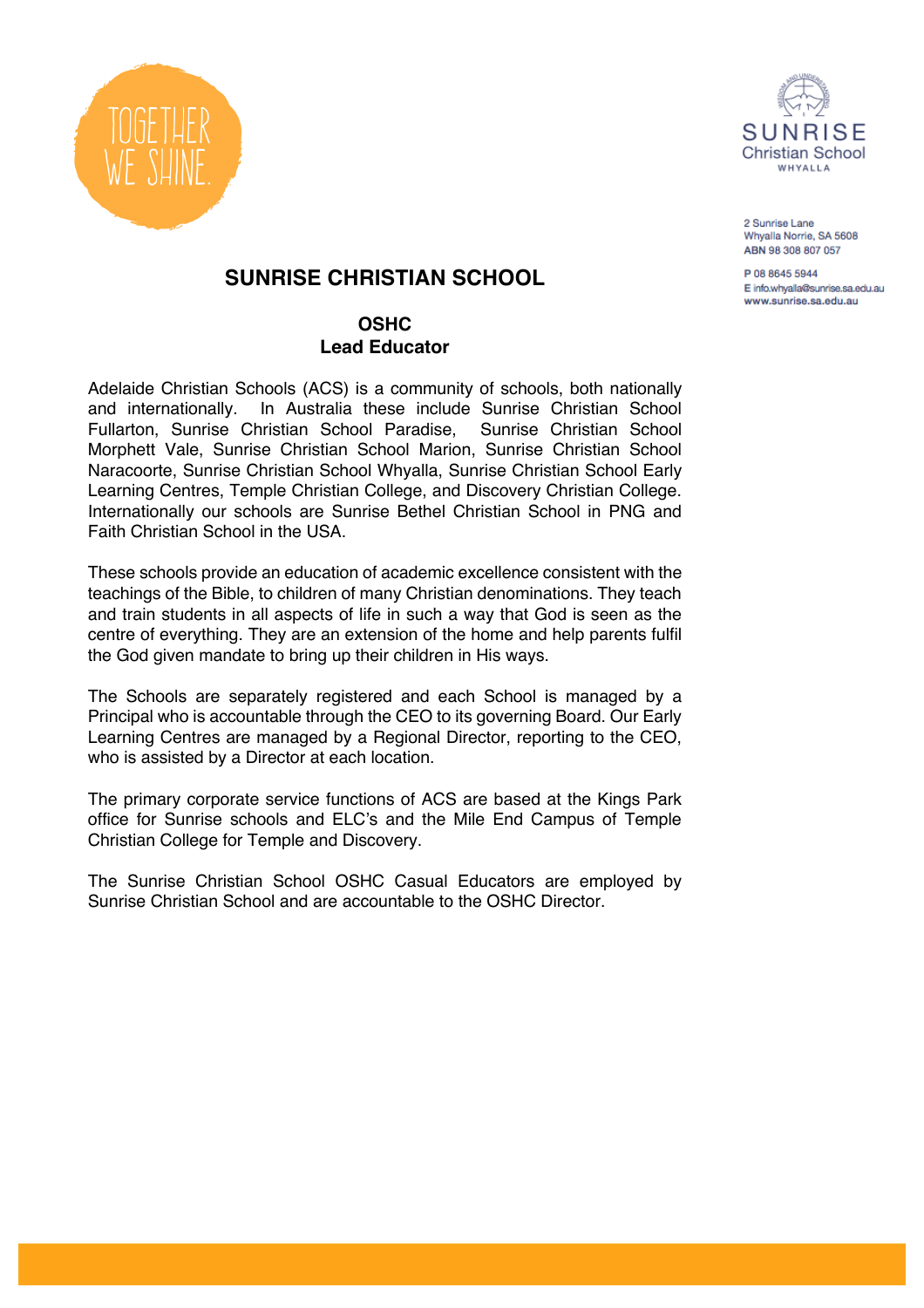



2 Sunrise Lane Whyalla Norrie, SA 5608 ABN 98 308 807 057

P 08 8645 5944 E info.whyalla@sunrise.sa.edu.au www.sunrise.sa.edu.au

## **JOB SPECIFICATION**

## **OVERVIEW**

The OHSC Lead Educator is responsible for:

• Assisting the OSHC Director in implementing the OSHC program.

#### **KEY RESPONSIBILITIES**

## **PROGRAMME DEVELOPMENT AND IMPLEMENTATION**

The OHSC Lead Educator is required to assist the OSHC Coordinator in

- implementing activities for the children that are developmentally appropriate
- providing a safe and healthy environment for the children
- working within the OHSC policies, procedures and timetables
- meeting individual needs of children according to the spiritual, education, care and recreational philosophy of the programme
- assisting children with personal hygiene where appropriate
- dealing with emergencies and hazards in accordance with OSHC and OHSW policies.

The position will be reviewed and appraised on a regular basis.

| <b>Approved</b> | <b>Date</b>                                 |
|-----------------|---------------------------------------------|
|                 | <b>Principal</b>                            |
|                 | <b>Sunrise Christian School - Signature</b> |
|                 |                                             |
|                 |                                             |
| <b>Approved</b> | <b>Date</b>                                 |

**Applicants Signature**